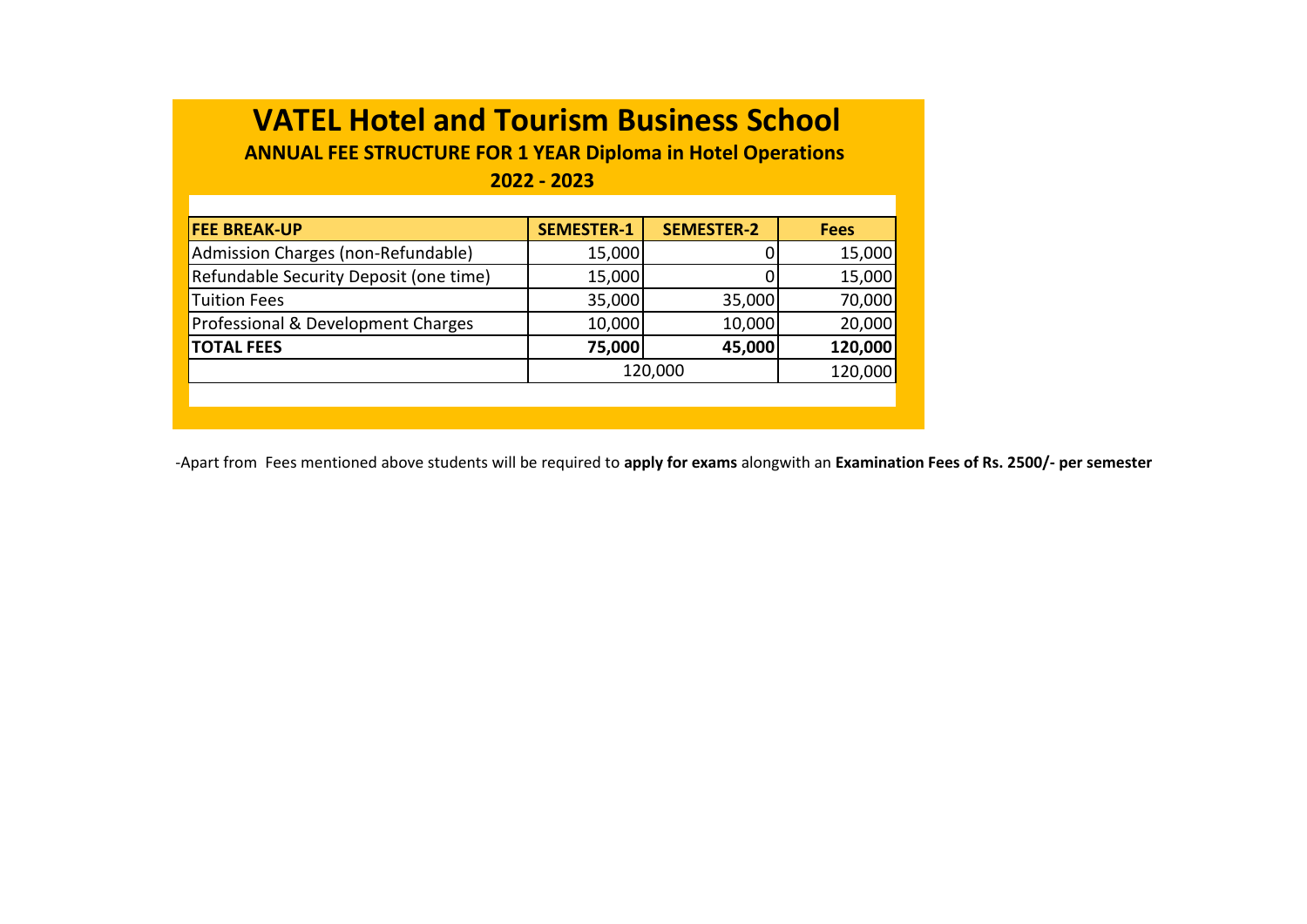**ANNUAL FEE STRUCTURE FOR 2 YEARS OF MBA-Hospitality Management** 

**2022 - 2024**

| <b>FEE BREAK-UP</b>                    | <b>SEMESTER-1</b> | <b>SEMESTER-2</b> | <b>SEMESTER-3</b> | <b>SEMESTER-4</b> | <b>Fees</b> |
|----------------------------------------|-------------------|-------------------|-------------------|-------------------|-------------|
| Admission Charges (non-Refundable)     | 15,000            |                   |                   |                   | 15,000      |
| Refundable Security Deposit (one time) | 15,000            |                   |                   |                   | 15,000      |
| <b>Tuition Fees</b>                    | 96,880            | 68,440            | 68,440            |                   | 233,760     |
| Professional & Development Charges     | 39,060            | 51,560            | 51,560            | 84,060            | 226,240     |
| <b>TOTAL FEES</b>                      | 165,940           | 120,000           | 120,000           | 84,060            | 490,000     |
|                                        | 285,940           |                   | 204,060           | 490,000           |             |
|                                        |                   |                   |                   |                   |             |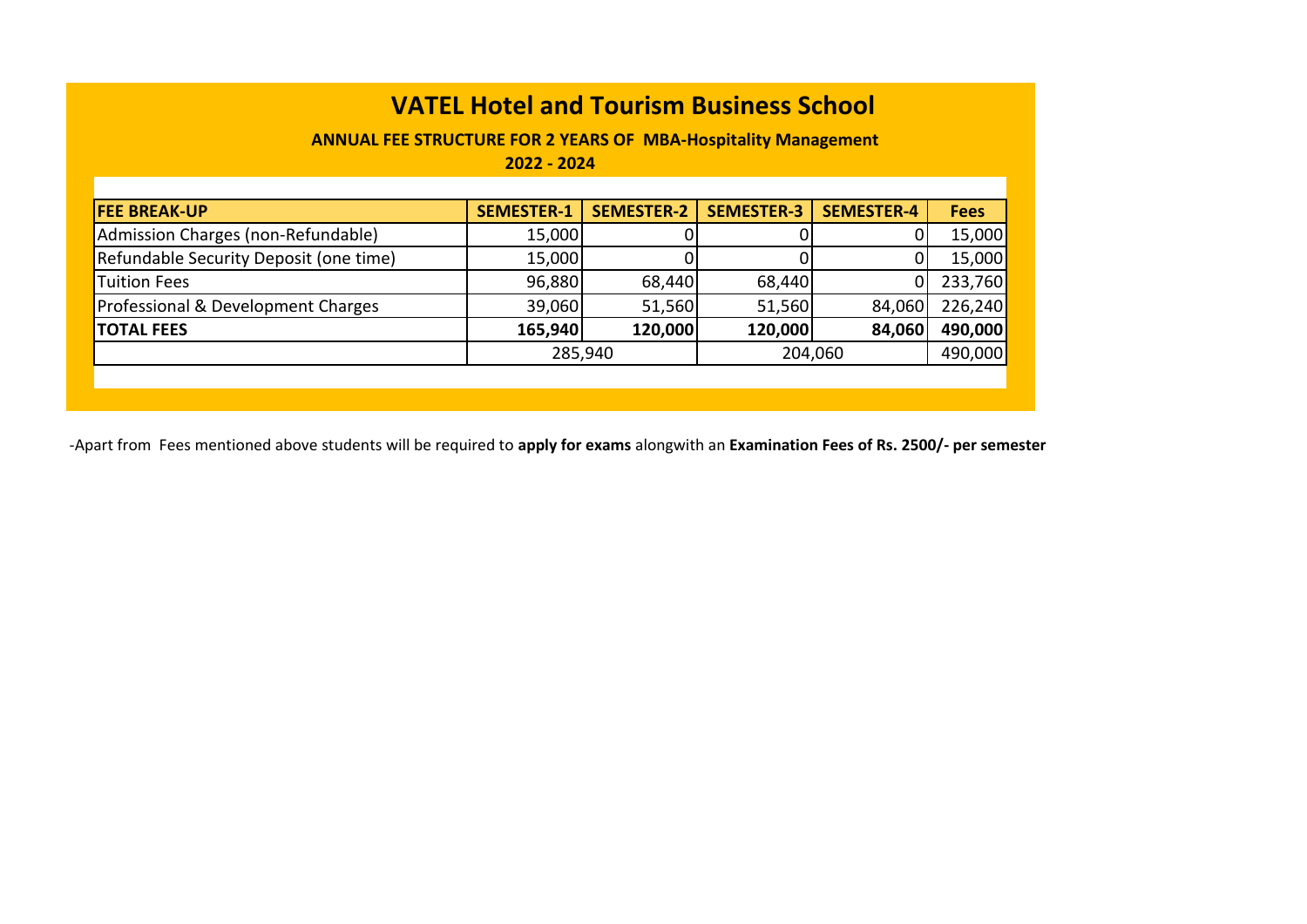**ANNUAL FEE STRUCTURE FOR 1.5 YEAR of Post Graduate Diploma** 

#### **In Culinary Arts 2022 - 2023**

| <b>FEE BREAK-UP</b>                    | <b>SEMESTER-1</b> | <b>SEMESTER-2</b> | <b>SEMESTER-3</b> | <b>Fees</b> |
|----------------------------------------|-------------------|-------------------|-------------------|-------------|
| Admission Charges (non-Refundable)     | 15,000            |                   |                   | 15,000      |
| Refundable Security Deposit (one time) | 15,000            |                   |                   | 15,000      |
| <b>Tuition Fees</b>                    | 50,000            | 50,000            |                   | 100,000     |
| Professional & Development Charges     | 40,000            | 40,000            | 40,000            | 120,000     |
| <b>TOTAL FEES</b>                      | 120,000           | 90,000            | 40,000            | 250,000     |
|                                        |                   | 250,000           |                   |             |
|                                        |                   |                   |                   |             |